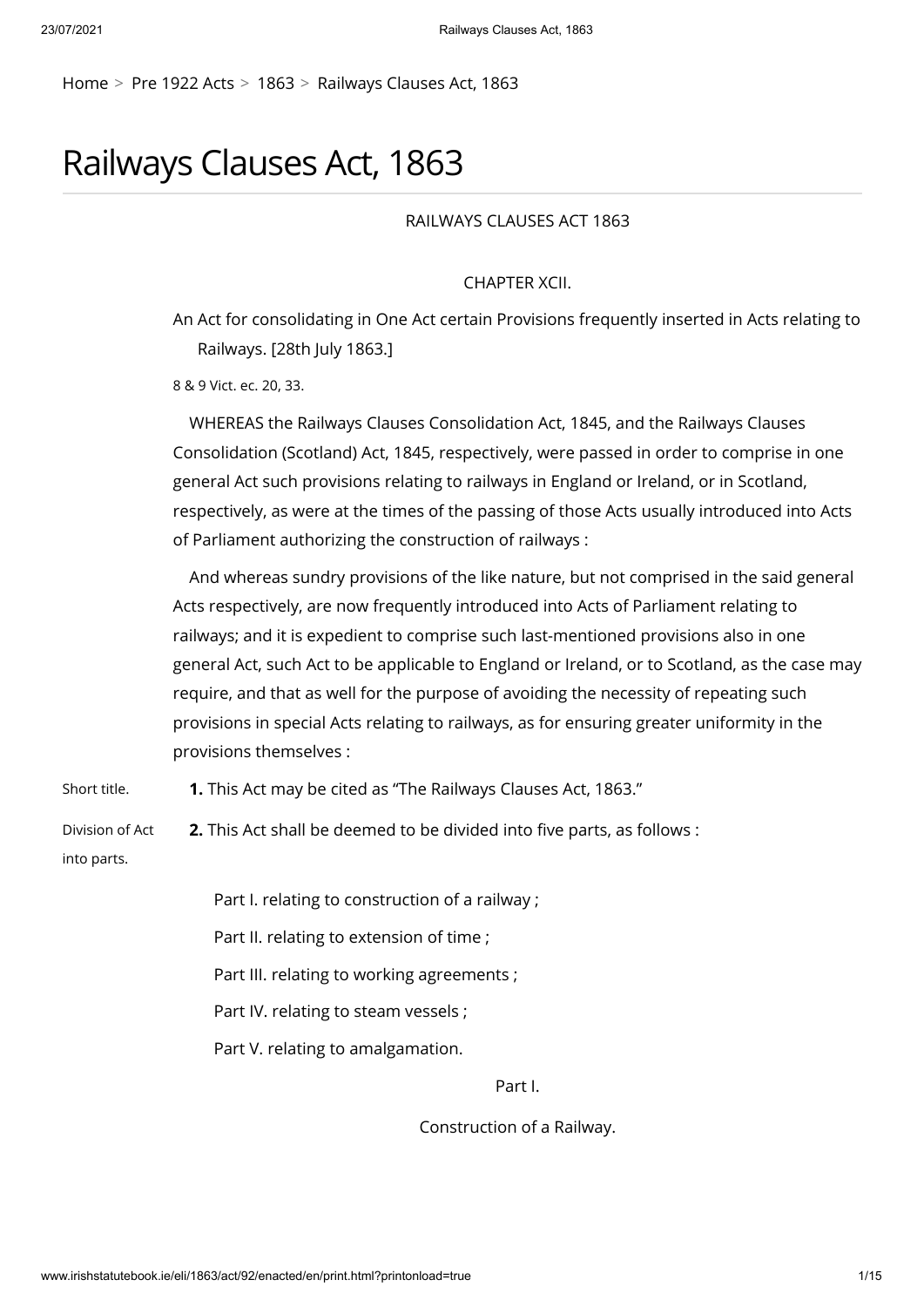Application of Part I., and interpretation of **3.** This part of this Act shall apply to the railway authorized to be constructed by any special Act hereafter passed and incorporating this part of this Act.

terms.

8 & 9 Vict. cc. 20,

33.

In this part of this Act—

- All terms used have the same meanings as the same terms have when used in the Railways Clauses Consolidation Act, 1845, and the Railways Clauses Consolidation (Scotland) Act, 1845, respectively :
- The term "tidal river" means any part of a river within the flow and ebb of the tide at ordinary spring tides :
- The term "tidal water "means any part of the sea or any part of a river within the flow and ebb of the tide at ordinary spring tides :
- The term "tidal lands" means such parts of the bed, shore, or banks of a tidal water as are covered and uncovered by the flow and ebb of the tide at ordinary spring tides.

The provisions respecting the recovery of penalties contained in the said Railways Clauses Consolidation Acts respectively, as the case may require, shall be incorporated with this part of this Act.

# Alteration of Engineering Works.

Power to alter engineering works.

**4.** Notwithstanding anything in the said Railways Clauses Consolidation Acts, respectively contained, the company, in the construction of the railway may deviate from the line or level of any arch, tunnel or viaduct, described on the deposited plans or sections, so as the deviation be made within the limits of deviation shown on those plans, and subject to the limitations contained in sections eleven, twelve, and fifteen of those Acts respectively, and so as the nature of the work described be not altered, and may also substitute any engineering work not shown on the deposited plans or sections, for an arch, tunnel, or viaduct, as shown thereon; provided, that every such substitution be authorized by a certificate of the Board of Trade; and the Board of Trade may grant such certificate in case it appears to them, on due inquiry, that the company has acted in the matter with good faith, and that the owners, lessees, and occupiers of the lands in which the substitution is intended to be made consent thereto, and also that the safety and convenience of the public will not be diminished thereby.

Provided, that nothing in the present section shall affect any power given to the company or to the Board of Trade by section eleven, twelve, fourteen, or fifteen of the lastmentioned Acts respectively.

Level Crossings.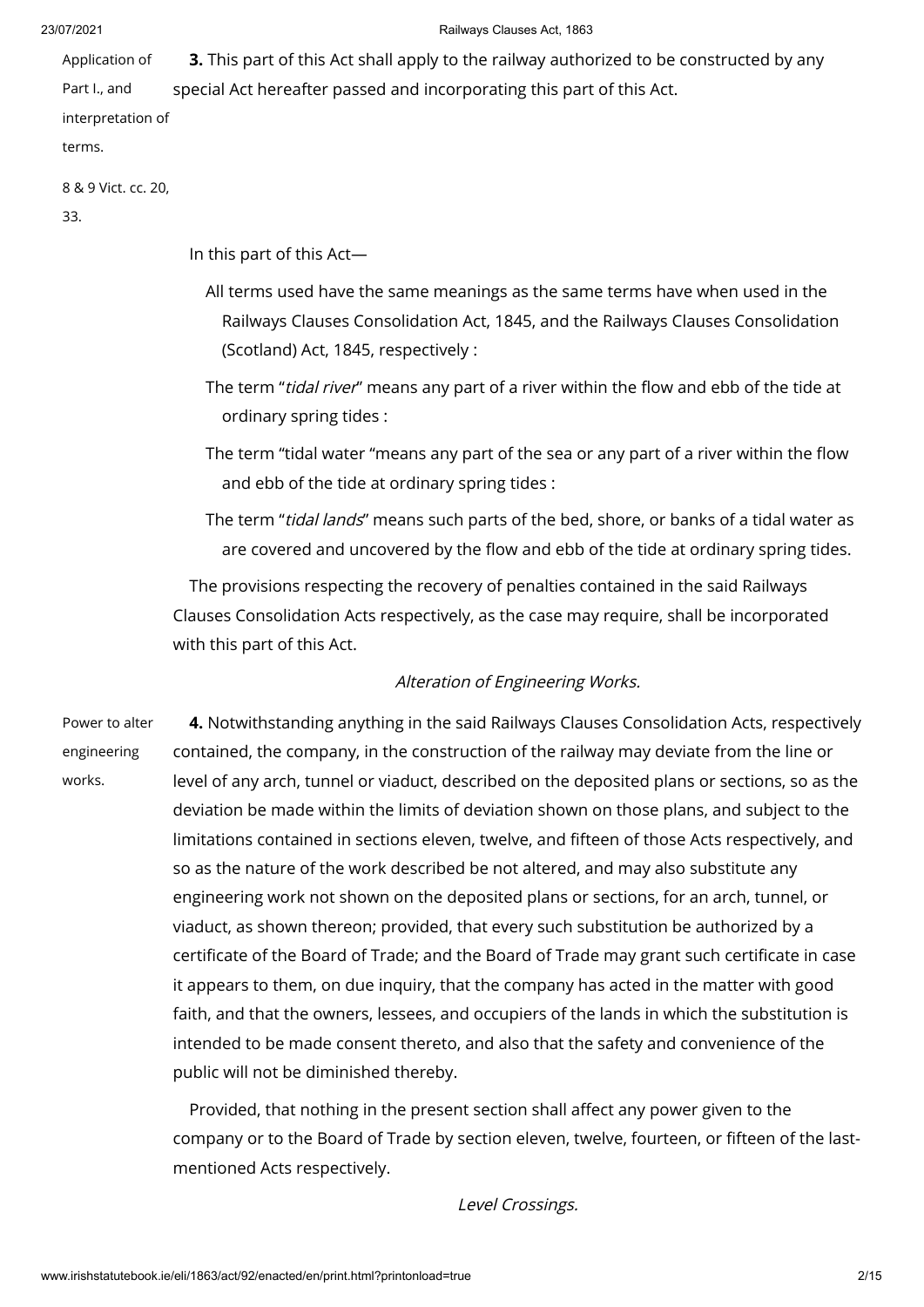Trains not to be shunted, &c. over level crossings. **5.** Where the company is authorized by the special Act to carry the railway across a turnpike road or public carriage road on a level, it shall not be lawful for the company in shunting trains to pass any train over the level crossing, or at any time to allow any train, engine, carriage or truck to stand across the same.

Board of Trade may require bridge instead of Board of Trade directs, and at the expense of the company, to carry the turnpike road or level crossing. **7.** The Board of Trade may, if it appears to them necessary for the public safety, at any time after the passing of the special Act, require the company, within such time as the public carriage road either under or over the railway by means of a bridge or arch, instead of crossing the same on the level, or to execute such other works as, under the circumstances of the case, may appear to the Board of Trade best adapted for removing or diminishing the danger arising from the level crossing.

> Where the road is so carried either under or over the railway, it shall not be necessary for the company to erect or maintain a lodge at the point where the road is crossed, or to appoint a person to watch or superintend the crossing thereat, nor shall they be liable to any penalty for failure so to do.

Power to company to take taken by the company for the purpose of the work directed by the Board of Trade to be additional land executed, the company may, subject to the provisions of the Lands Clauses Consolidation for the work. **8.** If the Board of Trade certifies that the public safety requires that additional lands be Act, 1845, or the Lands Clauses Consolidation (Scotland) Act, 1845, as the case may require, enter upon, take, and use, all or any part of the lands specified in the certificate of the Board of Trade as being necessary for the purpose of the work; and the Board of Trade before issuing the certificate shall cause at least three months notice to be given to any person who may be entitled to claim under the last-mentioned Acts, or otherwise, compensation in respect of the taking of such lands or in respect of such work.

# Junctions.

Communications with other railways to be made under the under the superintendence and to the reasonable satisfaction of the engineer for the time direction of the being of the company or person to whom the other railway belongs; and in case of any engineer of those railways. by a referee to be appointed by the Board of Trade, on the application of either party, at **9.** Where the company is authorized by the special Act to make a junction between the railway and any other railway, then and in every such case all interferences with the works of the other railway, necessary or convenient for effecting the junction, shall be made difference arising as to the mode of effecting the junction, the same shall be determined the cost of the company making the junction.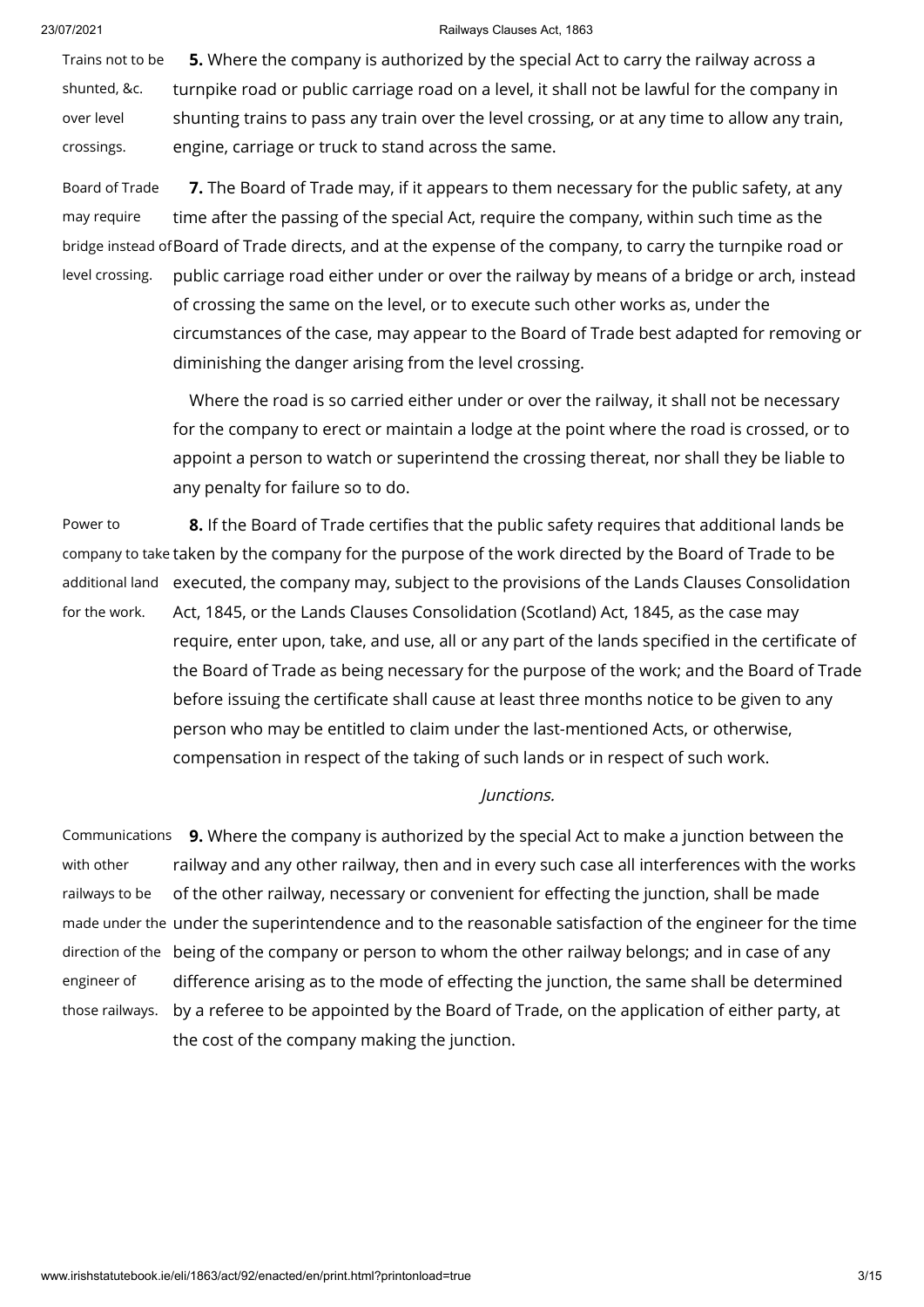Company to acquire only easements in land of other railway company. **10.** With respect to any lands belonging to the company or person to whom the other railway belongs, which the company are by the special Act authorized to use, enter upon, or interfere with, for the purposes of the junction, the company shall not, except by agreement, or unless otherwise provided in the special Act, purchase and take the same, but the company may purchase and take, and such other railway company or person may and shall sell and grant accordingly, an easement or right of using the same for the purposes of the junction.

Company not to take lands or interfere with works of other company further junction and inter-communication between the railways, as shown on the deposited plans than necessary. and sections of the railway to which the special Act relates, without the previous consent in **11.** Nothing relative to the junction in this Act contained shall be deemed to authorize the company for the purposes of the junction to take or enter upon any lands belonging to the company or person to whom the other railway belongs, or to alter or interfere with any railway, or any of the works thereof, further or otherwise than is necessary for making the writing in every instance of such other railway company or such person.

Signals, watchmen, &c. time erect such signals and conveniences incident to the junction, either on their or his **12.** The company or person with whose railway the junction is made may from time to own lands or on the lands of the company making the junction, and may from time to time appoint and remove such watchmen, switchmen, or other persons, as may be necessary for the prevention of danger to or interference with the traffic at and near the junction. The working and management of such signals and conveniences, wherever situate, shall be under the exclusive regulation of the company or person with whose railway the junction is made; and all the expenses of erecting and maintaining those signals and conveniences, and of employing those watchmen, switchmen, and other persons, and all incidental current expenses, shall, at the end of every half year, be repaid by the company making the junction, and in default thereof may be recovered from them in any court of competent jurisdiction.

# Protection of Navigation.

Lights on works. **13.** Where the company is authorized by the special Act to construct, alter, or extend any work on, in, over, through, or across tidal lands or a tidal water, the company shall, on or near the work, during the whole time of the constructing, altering, or extending thereof, exhibit and keep burning at their own expense, every night from sunset to sunrise, such lights (if any) as the Board of Trade from time to time requires or approves; and (notwithstanding the enactments for the time being in force respecting lighthouses) shall also on or near the work, when completed, always maintain, exhibit, and keep burning, at their own expense, every night from sunset to sunrise, such lights (if any) for the guidance of ships as the Board of Trade from time to time requires or approves.

> If the company fails to comply in any respect with the provisions of the present section, they shall for each night in which they so fail be liable to a penalty not exceeding twenty pounds.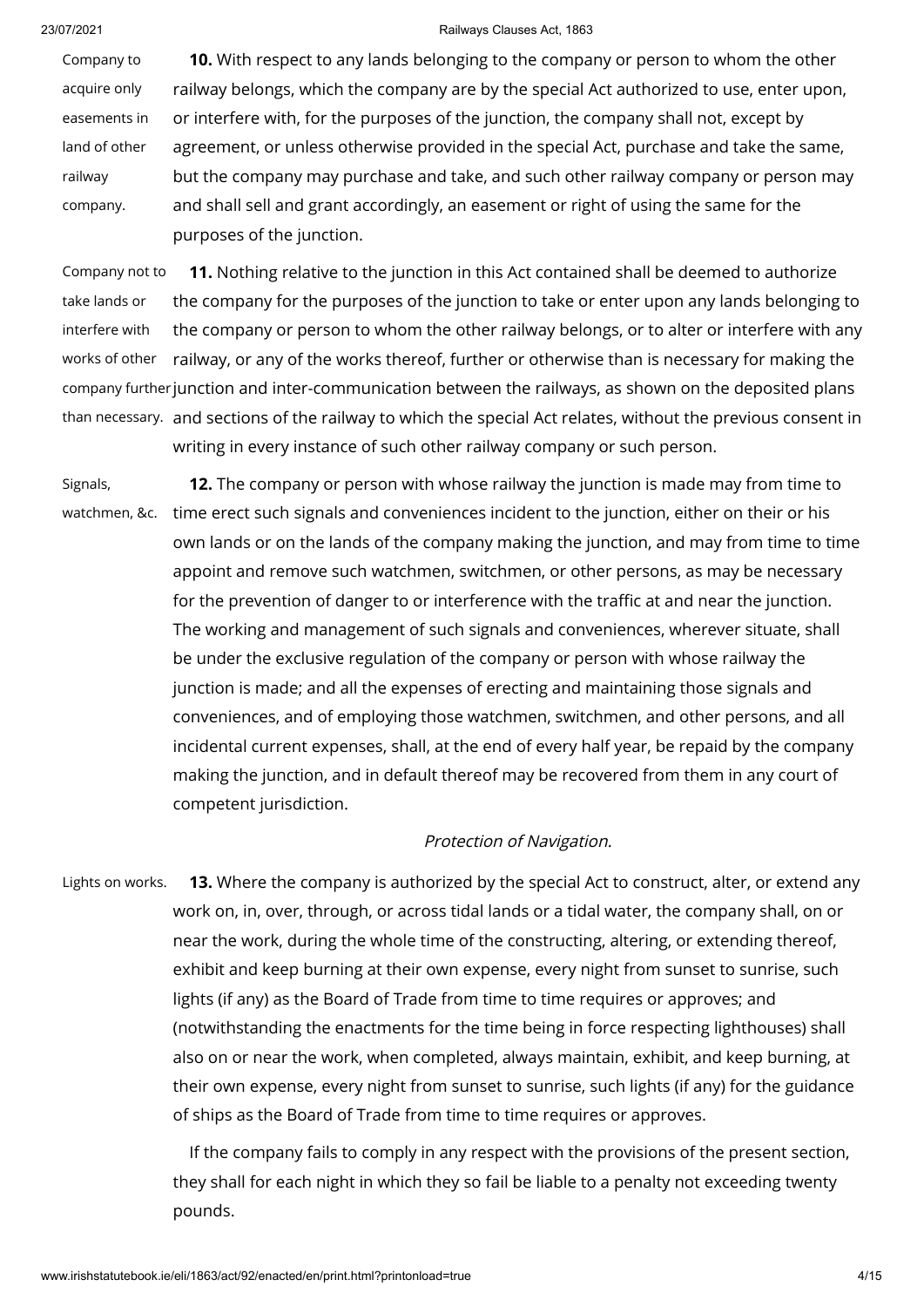Construction of bridges. **14.** Where the company is authorized or required by the special Act to construct a bridge over a navigable tidal water, and the special Act does not make express provision respecting the span or spans thereof, then the company shall construct the same with a span or spans of such headway and waterway, and with such opening span or spans (if any), and according to such plan, as the Board of Trade directs or approves.

User of bridges. **15.** Where the company constructs a bridge with an opening span, it shall not be lawful for the company to detain any vessel, barge, or boat at the bridge for a longer time than may be necessary for admitting a carriage or engine traversing the railway and approaching the bridge to cross the bridge, and for opening the bridge to admit the vessel, barge, or boat to pass; and the company shall be subject to and shall abide by such regulations with regard to the user of the bridge as may from time to time be made by the Board of Trade.

> If the company detains a vessel, barge, or boat longer than the time aforesaid, or fails in any respect to abide by any such regulation as aforesaid, they shall for every such offence be liable to a penalty not exceeding twenty pounds, without prejudice to any remedy against them for any loss or damage sustained by any person.

Access to the shore under or across the railway.

**16.** Where the railway cuts off access between the land and a tidal water or tidal lands, then and in every such case the company shall, during the construction of the railway, and from time to time thereafter, make, and shall permanently maintain, and allow to be used by all persons, at all times, free of toll or other charge, all such footways and carriageways over, under, or across the railway, or on a level therewith, as the Board of Trade from time to time directs or approves: Provided always, as follows :—

- (1.) The company shall not be obliged to make a footway or carriageway over lands for the use of an owner or occupier who has agreed to receive and has been paid compensation for the severance thereof from the tidal water or tidal lands :
- (2.) The company shall not be obliged to make or to allow to be made a footway or carriageway in such manner as would interfere with the working or using of the railway :
- (3.) The expense of the making and maintenance of a footway or carriageway required to be made after the construction of the railway shall be defrayed by the persons or body interested in the tidal water or tidal lands for whose benefit or convenience the same is required.

Where the footway or carriageway is made across the railway on the level, then the manner of the making and watching of the level crossing shall be subject to the approval of the Board of Trade; and where the level crossing is made after the construction of the railway, then all expenses attending the watching thereof shall be defrayed by the persons or body interested in the tidal water or tidal lands for whose benefit or convenience the same is required.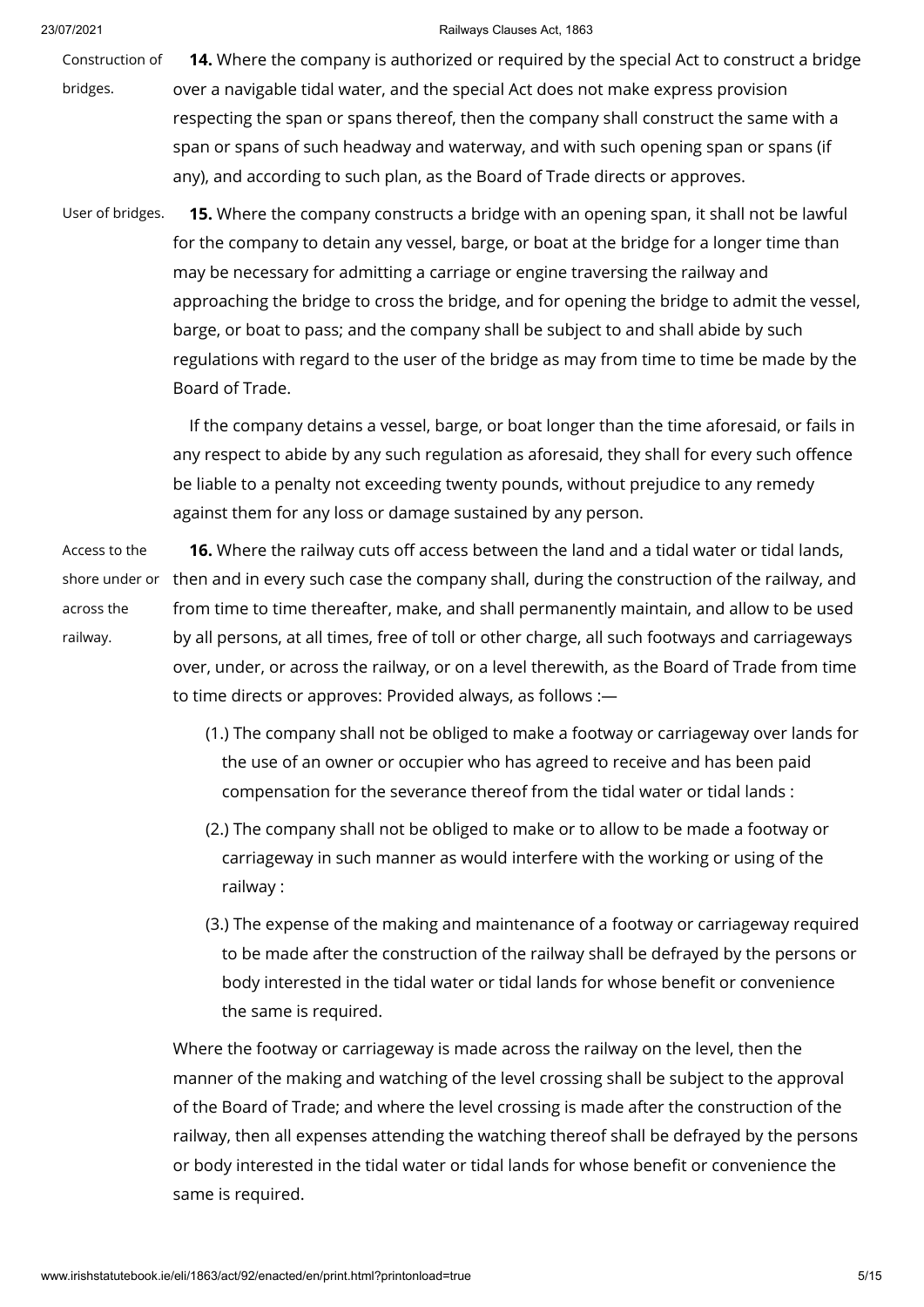Prohibition of deviation without consent railway from the continuous centre line thereof marked on the plan deposited by them at of Board of Trade. **17.** Where the company is authorized by the special Act to construct a railway skirting a public navigable tidal river or channel, the company shall not make any deviation of the the Board of Trade, even within the limits of deviation shown on that plan, in such manner as to diminish the navigable space, without the previous consent of the Board of Trade, or otherwise than in such manner as is expressly authorized by the Board of Trade.

> If any deviation is made in contravention of the present section, the Board of Trade may abate and remove the work in the construction whereof the deviation is made, or any part thereof, and restore the site thereof to its former condition, at the expense of the company; and the amount of such expense shall be a debt due from the company to the Crown, and be recoverable accordingly with costs; or the same may be recovered, with costs, as a penalty is recoverable from the company.

Abatement of work abandoned tidal water is abandoned, or suffered to fall into decay, the Board of Trade may abate and or decayed. **18.** If a work constructed by the company on, in, over, through, or across tidal lands or a remove the work, or any part of it, and restore the site thereof to its former condition, at the expense of the company; and the amount of such expense shall be a debt due from the company to the Crown, and be recoverable accordingly, with costs; or the same may be recovered, with costs, as a penalty is recoverable from the company.

Survey of works by Board of Trade. **19.** If at any time the Board of Trade deems it expedient, for the purposes of the special Act or of this part of this Act, to order a survey and examination of a work constructed by the company on, in, over, through, or across tidal lands or tidal water, or of the intended site of any such work, the company shall defray the expense of the survey and examination; and the amount thereof shall be a debt due from the company to the Crown, and be recoverable accordingly, with costs; or the same may be recovered, with costs, as a penalty is recoverable from the company.

Part II.

# Extension of Time.

Parties aggrieved by extension of time may have compensation for additional damage. **20.** Where a railway is authorized to be constructed by a special Act passed either before or after the passing of this Act, and the time limited by the special Act for the exercise of powers of compulsory purchase of lands, or of powers for construction of the railway and works, is extended by a special Act hereafter passed and incorporating this part of this Act, —then and in every such case the justices, arbitrators, umpires, or juries, as the case may be, who award or assess the compensation to be made by the company to the owners or occupiers of, or other persons interested in, lands taken or used for the purposes of the railway and works, or injuriously affected by the construction thereof, shall, in estimating the amount of such compensation, have regard to, and assess compensation for, the additional damage (if any) sustained by those owners, occupiers, or other persons, by reason of the extension of time.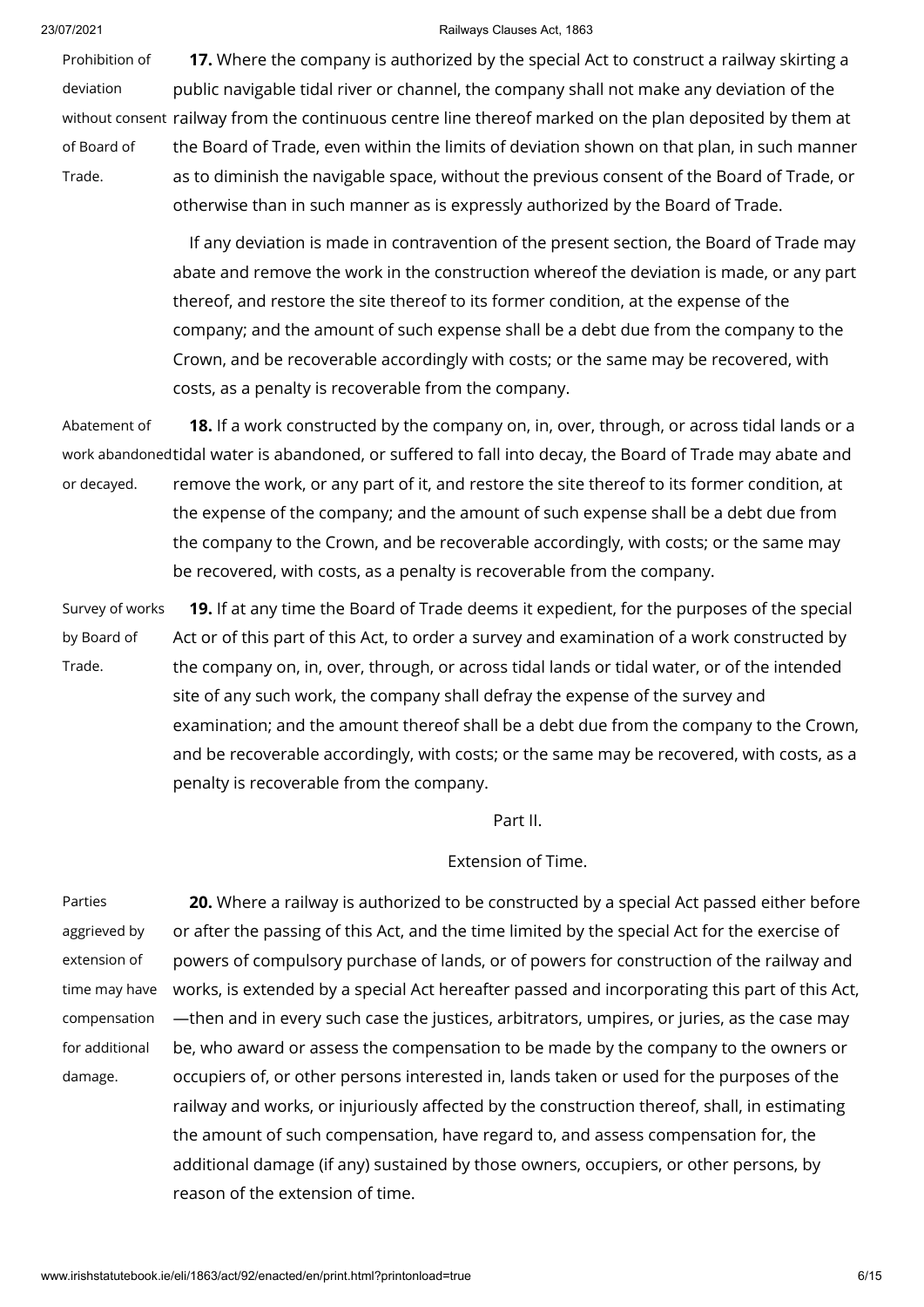Existing contracts and notices to take lands not to be every such contract and notice shall be construed and take effect, and the same affected. **21.** The extension of time shall not affect any contract entered into or notice given by the company before the passing of the special Act granting the extension, for purchasing, taking, or using any lands which the company was entitled to purchase, take, or use; but proceedings may be had thereunder, and all parties thereto shall be entitled to the same rights and remedies in respect thereof, at law and in equity, as if the extension had not been granted.

### Part III.

## Working Agreements.

Agreements between companies shall the following purposes; namely, not alter tolls, **22.** Where two or more companies are authorized by a special Act hereafter passed and incorporating this part of this Act to agree among themselves with respect to all or any of

&c.

- The maintenance and management of the railways of the companies respectively, or any one or more of them, or any part thereof respectively, and of the works connected therewith respectively, or any of them ;
- The use and working of the railways or railway, or of any part thereof, and the conveyance of traffic thereon ;
- The fixing, collecting, and apportionment of the tolls, rates, charges, receipts, and revenues levied, taken, or arising in respect of traffic ;

then and in every such case the authority so to agree, or the agreement when entered into, shall not in any manner affect any of the tolls, rates, or charges which the companies parties thereto are from time to time respectively authorized to demand and receive from any person or from any other company; but all such persons and companies shall, notwithstanding the agreement, be entitled to the use and benefit of the railways of the several companies, parties to the agreement, on the same terms and conditions, and on payment of the same tolls, rates, and charges, as they would be if such authority had not been given or the agreement had not been entered into.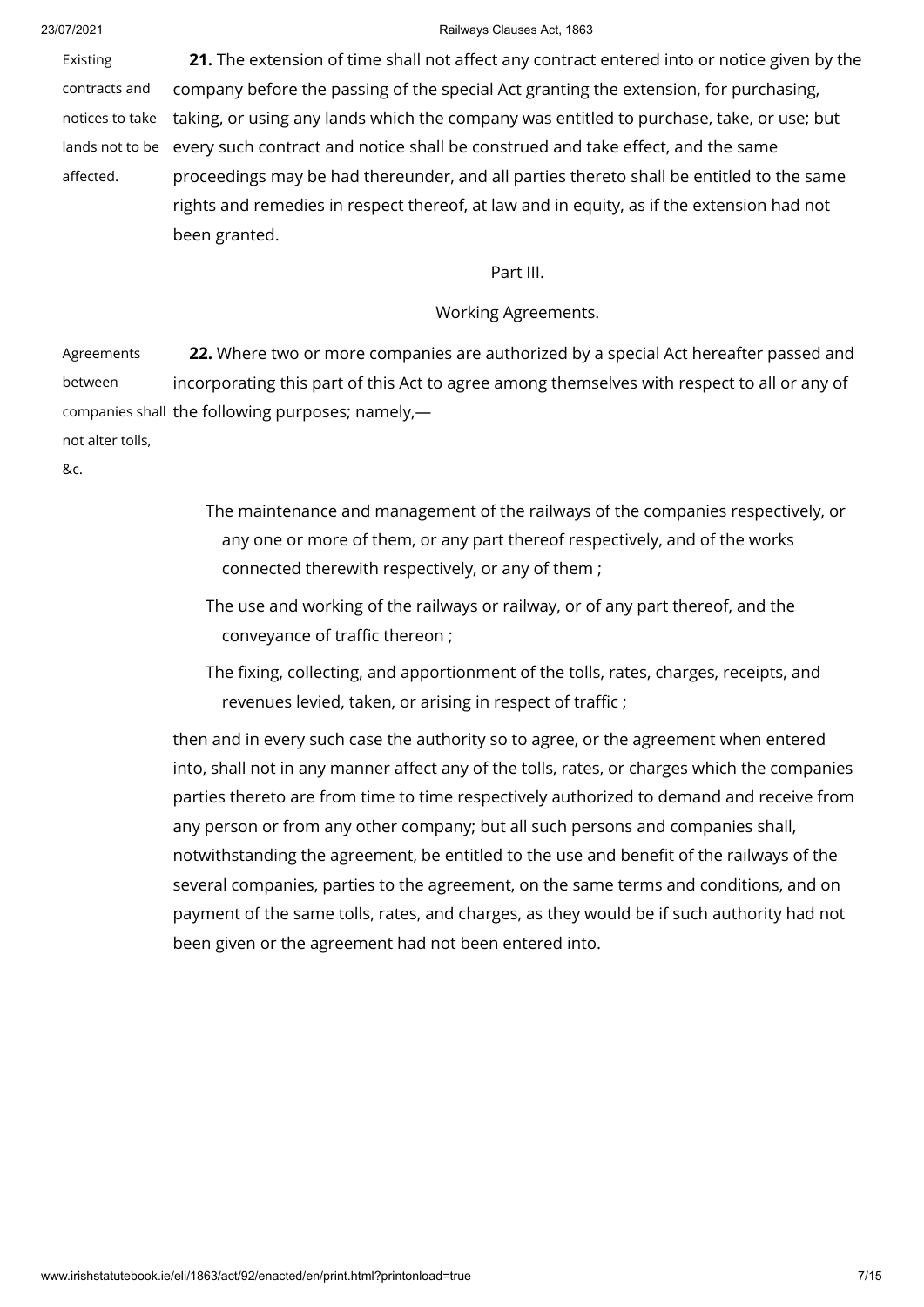Sanction of shareholders to the Railways Clauses Consolidation Act, 1845, or by the Railways Clauses Consolidation agreements. 8 & 9 Vict. cc. 20, 33. 8 & 9 Vict. cc. 16, companies parties thereto, present (personally or by proxy) at a general meeting of each 17. **23.** The agreement shall not, save so far as its terms and conditions are authorized by (Scotland) Act, 1845, as the case may require, or by any other general statute or law from time to time in force with respect to the companies parties to the agreement, have any operation unless and until it is sanctioned by such proportion of the votes of the shareholders and stockholders entitled to vote in that behalf at meetings of the several company specially convened for the purpose (in manner herein-after mentioned), as is

prescribed in the special Act, and, if no proportion is prescribed, then by three-fifths of such votes.

Every such meeting shall be convened by circular addressed to each such shareholder and stockholder, and served in the manner prescribed by the Companies Clauses Consolidation Act, 1845, or the Companies Clauses Consolidation (Scotland) Act, 1845, as the case may require, with respect to notices requiring to be served by the company upon the shareholders, and also by advertisement inserted once at least in each of two consecutive weeks in some newspaper published or circulating in the county prescribed in the special Act, and if no county is prescribed, then in the county in which the head office of the company is situate; the last of such advertisements to be published not less than seven days before the meeting.

Public notice of intention to enter into such inserted once at least in each of three successive weeks in some newspaper published or agreement. **24.** Before the companies enter into the agreement, notice of their intention to do so shall be given by them or one of them, in a form to be approved by the Board of Trade, circulating in the county prescribed in the special Act, and if no county is prescribed, then in the county or one of the counties in which each railway, to the maintenance, management, use, or working whereof the proposed agreement relates, or some portion of that railway, is situate; and the notice shall set forth within what time and in what manner any company or person aggrieved by the proposed agreement, and desiring to object thereto, may bring the objection before the Board of Trade.

Approval of Board of Trade. Trade; and the Board of Trade shall not approve the agreement without being satisfied of **25.** The agreement shall not have any operation until it is approved by the Board of its having received such sanction of meetings of the respective companies as aforesaid.

Joint committee for purposes of purposes thereof, appoint a joint committee, composed of such number of the directors of agreement. **26.** The companies parties to the agreement may, in accordance therewith and for the each company as the companies think proper, and from time to time may vary and renew the joint committee as occasion requires, and may regulate the proceedings of the joint committee, and may delegate to the joint committee all such of the powers of the companies as the companies think necessary for carrying into effect the purposes of the agreement; and the joint committee shall have and may exercise the powers so from time to time delegated to them in like manner as the same powers might be had and exercised by the companies respectively or their respective directors.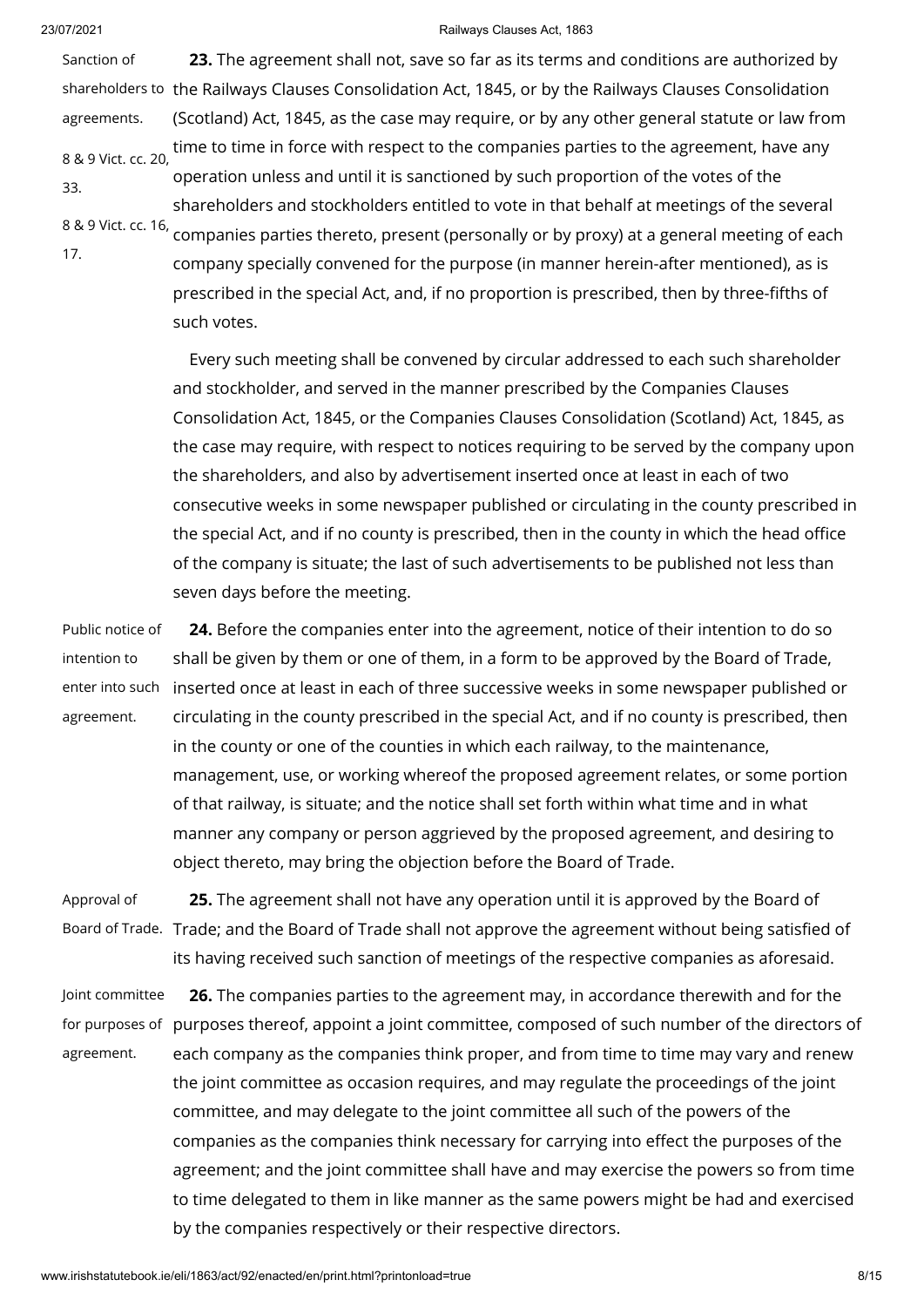Agreements between companies may public are prejudicially affected thereby, cause the same to be revised; and the Board of be modified by Trade may require the companies parties thereto to publish such notices of any intended Board of Trade. revision of the agreement as the Board of Trade may direct; and the Board of Trade may **27.** At the expiration of the first or any subsequent period of ten years after the making of the agreement, the Board of Trade may, if they are of opinion that the interests of the modify the agreement in such manner as may seem expedient for the protection of the interests of the public, and may declare the modification to be part of the agreement; and the same shall be read and take effect accordingly.

Working agreements between a company and an provisions of this part of this Act shall apply, mutatis mutandis, to the company in relation individual. **28.** Where a company is authorized by a special Act hereafter passed, and incorporating this part of this Act, to agree with a person being the proprietor of a railway with respect to all or any of the purposes specified in this part of this Act, then and in every such case the to such authority and to the agreement entered into by virtue thereof.

Alteration of agreement. **29.** For the purposes of this part of this Act, any alteration of an agreement by the parties thereto shall be deemed an agreement.

Part IV.

# Steam Vessels.

Provision for securing equality is authorized by a special Act hereafter passed and incorporating this part of this Act to of treatment. **30.** Where a railway company incorporated either before or after the passing of this Act build, or buy, or hire, and to use, maintain, and work, or to enter into arrangements for using, maintaining, or working steam vessels for the purpose of carrying on a communication between any towns or ports, and to take tolls in respect of such steam vessels,—then and in every such case tolls shall be at all times charged to all persons equally, and after the same rate in respect of passengers conveyed in a like vessel passing between the same places under like circumstances; and no reduction or advance in the tolls shall be made in favour of or against any person using the steam vessels in consequence of his having travelled or being about to travel on the whole or any part of the company's railway, or not having travelled or not being about to travel on any part thereof; or in favour of or against any person using the railway in consequence of his having used or being about to use or his not having used or not being about to use the steam vessels; and where an aggregate sum is charged by the company for conveyance of a passenger by a steam vessel and on the railway, the ticket shall have the amount of toll charged for conveyance by the steam vessel distinguished from the amount charged for conveyance on the railway.

Application of 17 **31.** The provisions of the Railway and Canal Traffic Act, 1854, so far as the same are & 18 Vict. c. 31. applicable, shall extend to the steam vessels, and to the traffic carried on thereby.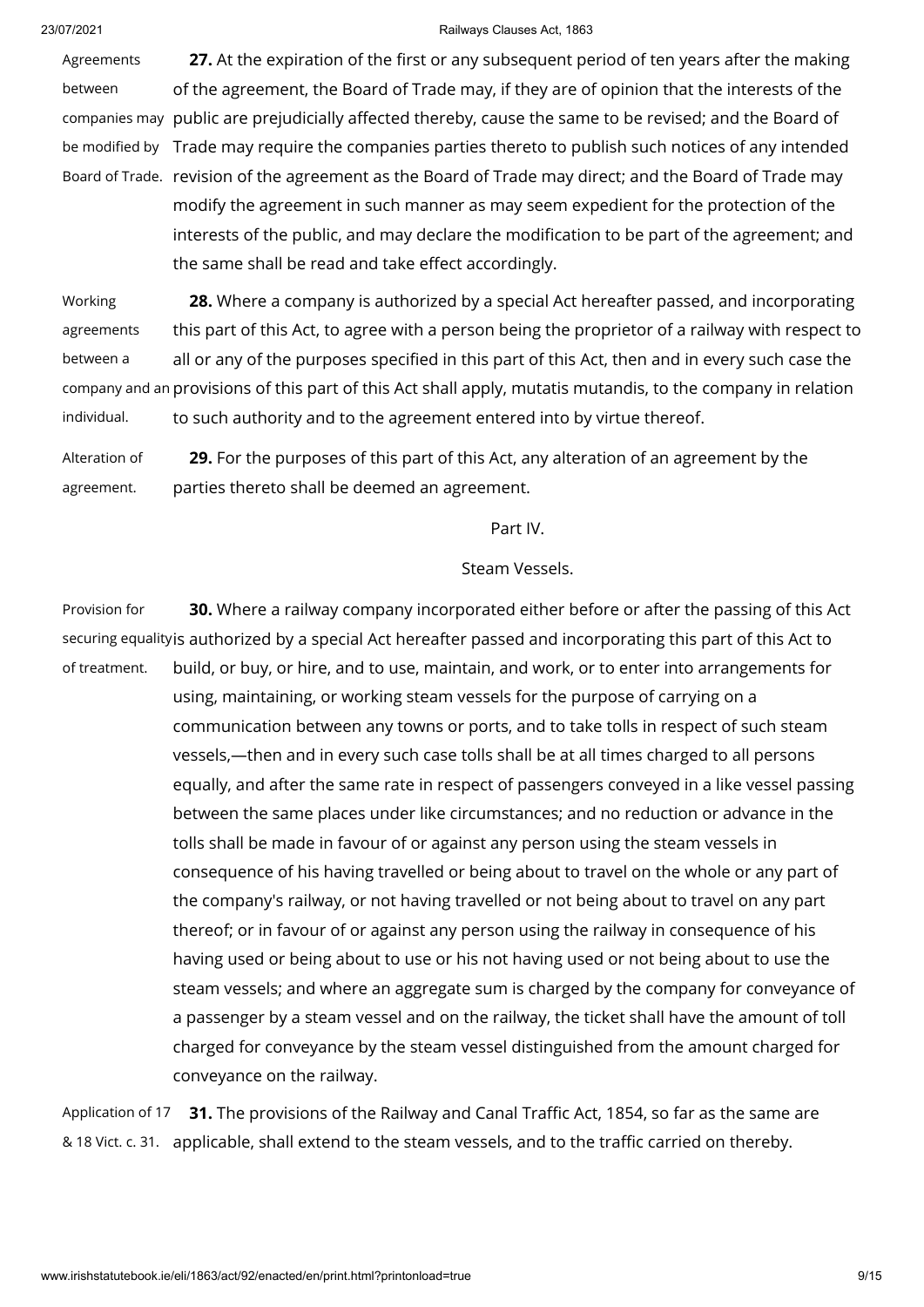Company empowered to make byelaws for regulating traffic on steam conveyed upon their railway; such byelaws to be sanctioned and authenticated in the vessels. **32.** The company may from time to time make byelaws in relation to passengers, animals, and goods conveyed in or upon the steam vessels, and as to the embarkation and disembarkation thereof respectively, and may enforce the observance of the same by penalties, in the same manner as they may with respect to passengers, animals, and goods same manner as is required by any special or other Act with respect to byelaws relating to the company's railway, and being published by being painted on boards, or printed on paper and pasted on boards, and hung up or affixed and continued on some conspicuous part of every steam vessel and landing-place of the company; and such byelaws, and all penalties in respect of the breach thereof, shall be enforced and recovered in the same manner as is provided with respect to byelaws relating to the company's railway, and to penalties in respect of the breach thereof.

Recovery of money by distress.

**33.** All tolls and charges for the steam vessels due and payable to the company on any account whatsoever, and all costs, damages, and expenses by the special Act directed to be paid in respect of the steam vessels, may be levied by distress; and in England or Ireland any justice, and in Scotland the sheriff, may, on application by or on behalf of the company, issue his warrant accordingly.

The justice or sheriff who issues the warrant of distress may order that the costs of the proceedings for the recovery of the toll or sum shall be paid by the person liable to pay the toll or sum; and the costs shall be ascertained by the justice or sheriff, and shall be included in the warrant of distress for the recovery of the toll or sum.

Several names in one warrant. **34.** Any number of names and sums may be included in any warrant of distress or notice obtained or given by the company for any of the purposes of this part of this Act, or of the provisions of the special Act with respect to the steam vessels, and may be stated either in the body of the warrant or notice, or in a schedule thereto.

Provision for cesser of powers of January next after its passing, the Board of Trade, if they are of opinion that the as to steam vessels, on report from Board of Trade. beginning of the then next session of Parliament make provision to the satisfaction of the **35.** In every seventh year after the passing of the special Act, reckoned from the first day interests of the public are prejudicially affected by the exercise of the powers of the company relative to steam vessels, may give to the company notice in writing thereof, and of the reasons on which that opinion is founded; and if the company does not before the Board of Trade for protection of the interests of the public, or if the injury done to the interests of the public is in the opinion of the Board of Trade incapable of being remedied by the company, then the Board of Trade, at the beginning of the session of Parliament then next following, shall report to both Houses of Parliament such their opinion, and the reasons on which that opinion is founded; and at the expiration of twelve calendar months after the presentation to the Houses of Parliament of that report, the powers of the company relative to steam vessels, or such of them as are specified in the report, shall, unless Parliament in the meantime otherwise provides, cease to be exercised.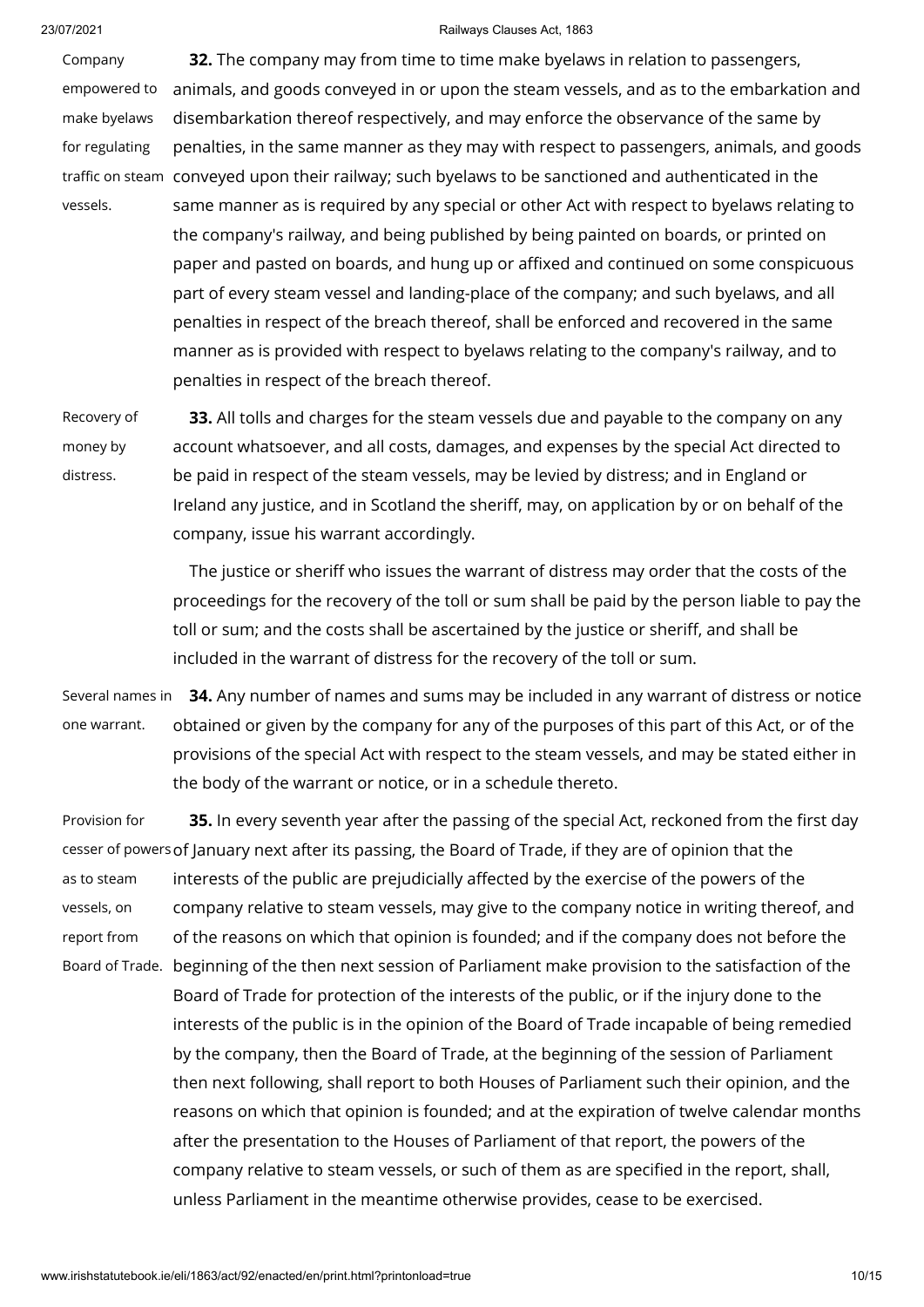### Part V.

### Amalgamation.

Application of Part V. **36.** This part of this Act shall apply where two or more railway companies, respectively incorporated either before or after the passing of this Act, are amalgamated by a special Act hereafter passed and incorporating this part of this Act.

Definition of cases of **37.** For the purposes of this part of this Act, companies shall be deemed amalgamated by a special Act in either of the following cases :

amalgamation.

- (1.) Where by the special Act two or more companies are dissolved, and the members thereof respectively are united into and incorporated as a new company :
- (2.) Where by the special Act a company or companies is or are dissolved, and the undertaking or undertakings of the dissolved company or companies is or are transferred to another existing company, with or without a change in the name of that company :

And in this part of this Act, such special Act is referred to as the amalgamating Act; the company incorporated or continued by or under the amalgamating Act is referred to as the amalgamated company; and the time prescribed in the amalgamating Act for the amalgamation taking effect, and, if no time is prescribed, then the time of the passing of the amalgamating Act is referred to as the time of amalgamation.

Undertakings of dissolved companies vested in amalgamated company. **38.** In every case of amalgamation, the undertaking, railways harbours, navigations, ferries, wharfs, canals, works, real and personal property, powers, authorities, privileges, exemptions, rights of action and suit, and all other the rights and interests of the dissolved company, shall, subject to the contracts, obligations, debts, and liabilities of that company, become at the time of amalgamation, and by virtue of the amalgamating Act, vested in the amalgamated company, and may and shall be held, used, exercised, and enjoyed by the amalgamated company in the same manner and to the same extent as the same respectively at the time of amalgamation are, or if the amalgamating Act were not passed might be, held, used, exercised, and enjoyed by the dissolved company.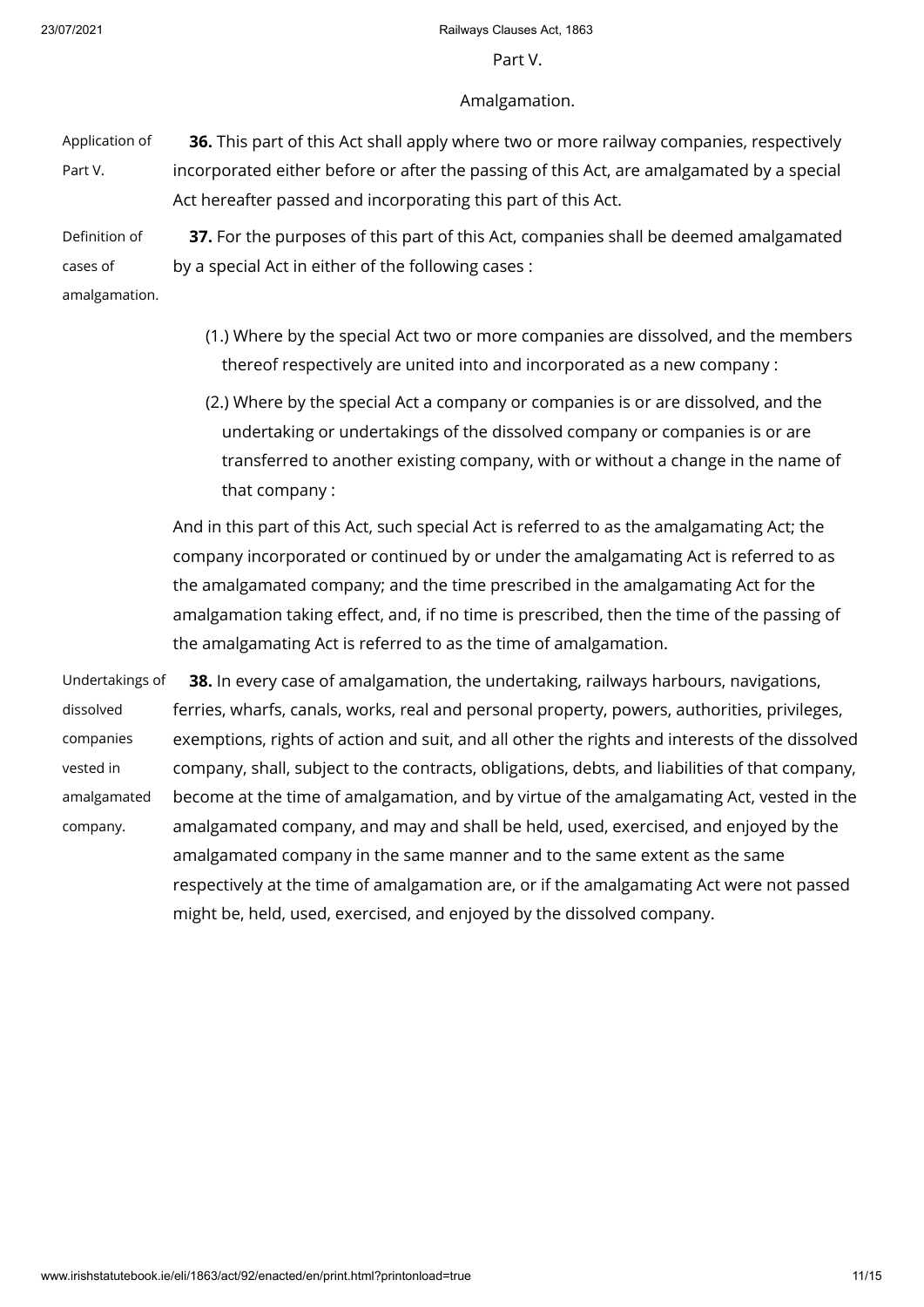Acts relating to dissolved companies to apply to amalgamated company. **39.** The special Acts relating to or affecting the dissolved company or their undertaking in force at the passing of the amalgamating Act, shall, except so far as they are thereby expressed to be varied or repealed, remain in full force; and all rights and powers thereby conferred on and vested in the dissolved company in relation to their undertaking may be enjoyed and exercised by the amalgamated company in relation to the dissolved undertaking; and all matters to be done, continued, or completed, or which but for the amalgamation would, might, or could be done, continued, or completed, by the dissolved company, or their directors, officers, or servants, under or by virtue of those Acts, shall or may be done, continued, or completed by the amalgamated company, and their directors, officers, and servants, as the case may be; and every special Act, so far as it relates to or affects the dissolved company or their undertaking, shall be read and construed as if the name of the amalgamated company had been used therein in relation to that undertaking instead of the name of the dissolved company.

Saving debts and **40.** Except as may be otherwise provided in the special Act, all debts and money due claims of dissolved companies. from or to the dissolved company, or any persons on their behalf, shall be payable and paid by or to the amalgamated company; and all tolls, rates, duties, and money due or payable by virtue of any Act relating to the dissolved company from or to that company shall be due and payable from or to the amalgamated company, and shall be recoverable from or by the amalgamated company by the same ways and means, and subject to the same conditions, as the same would or might have been recoverable from or by the dissolved company if the amalgamating Act had not been passed.

Saving conveyances, contracts, &c. **41.** All deeds, conveyances, grants, assignments, leases, purchases, sales, mortgages, bonds, covenants, agreements, contracts, and securities which before the amalgamation have been executed, made, or entered into by, with, to or in relation to the dissolved company, or the directors thereof, and which are in force at the time of amalgamation, and all obligations and liabilities which before the amalgamation have been incurred by or to, or which but for the amalgamation might or would have arisen in relation to, the dissolved company or the directors thereof, shall be as valid and of as full force and effect in favour of, against, or in relation to the amalgamated company as if the same had been executed, made, or entered into by, with, or to, or in relation to, or had been incurred by or to or had arisen in relation to, the amalgamated company by name.

Causes and rights of action reserved. **42.** All causes and rights of action or suit accrued before the time of amalgamation, and then in any manner enforceable by, for, or against the dissolved company shall be and remain as good, valid, and effectual for or against the amalgamated company as they would or might have been for or against the dissolved company affected thereby, if the amalgamating Act had not been passed.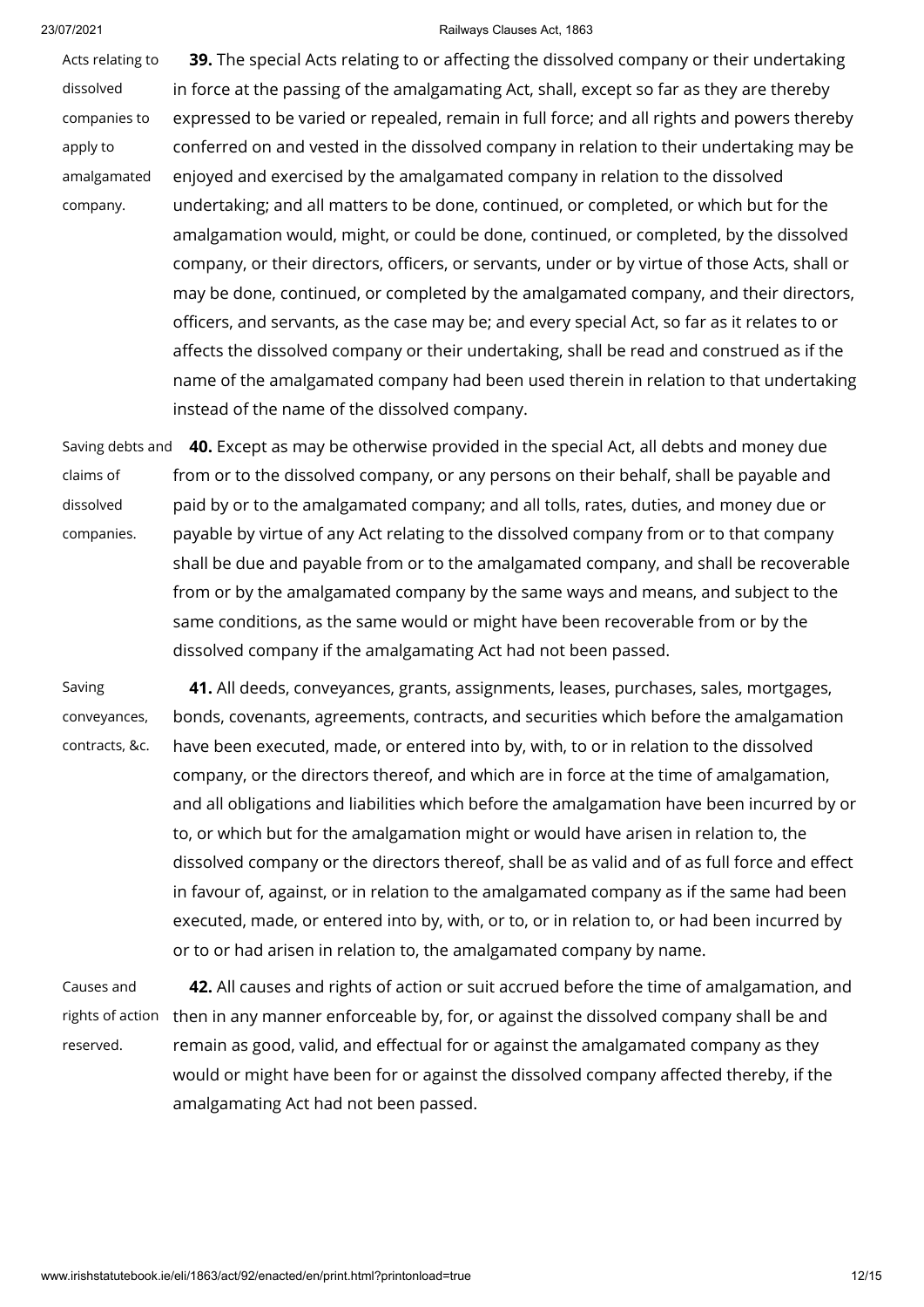Actions not to

abate, &c.

**43.** Nothing in the amalgamating Act or in this part of this Act shall cause the abatement, discontinuance, or determination of or in anywise prejudicially affect any action, suit, or other proceeding at law or in equity commenced by or against the dissolved company, either solely or jointly with any other company or with any person, before the time of amalgamation, and then pending; but the same may be continued, prosecuted, or enforced by or against the amalgamated company, either solely or, as the case may require, jointly with such other company or with such person; and all persons committing offences against any of the provisions of any special Act relating to the dissolved company before the amalgamation may be prosecuted, and all penalties incurred by reason of such offences may be sued for and recovered, in like manner in all respects as if the amalgamating Act had not been passed,—the amalgamated company being in respect of

Saving submissions and company and any other company or any person, under which any reference is pending awards relating  $\,$  and incomplete at the time of amalgamation, and no award theretofore made and then  $\,$ to dissolved companies. **44.** No submission to arbitration of any matter in dispute between the dissolved remaining in force, shall be revoked or prejudicially affected by anything in the amalgamating Act or in this part of this Act contained; but every such submission and award shall be as valid and effectual for or against the amalgamated company as it would have been for or against the dissolved company.

all such matters considered as identical with the dissolved company.

Unexecuted works of dissolved companies may and for that purpose the amalgamated company shall have and be subject to all the be completed. **45.** All works which the dissolved company is at the time of amalgamation authorized or bound to execute and complete, and which are not then executed or completed, may or shall (as the case may require) be executed or completed by the amalgamated company; powers, rights, and conditions which were conferred or imposed upon the dissolved company, and which but for the passing of the amalgamating Act might have been exercised by or enforced against the dissolved company.

Contracts for land entered into by dissolved not been effectually conveyed to the dissolved company, or the purchase money in companies to be respect of which has not been duly paid by the dissolved company,—then and in every executed. **46.** Where the dissolved company has under any special Act entered into any contract for the purchase of or taken or used any lands, which at the time of amalgamation have such case the contract, if in force at the time of amalgamation, shall thereafter be completed by, and such lands shall be conveyed to, the amalgamated company, or as the amalgamated company directs; and the purchase money shall be paid and applied pursuant to the special Acts relating to the dissolved company; and those Acts shall, in relation to the completion of the contract and the purchase and conveyance of the lands, and the payment and application of the purchase money in respect thereof, be read and construed as if the amalgamated company were the company named in the Acts and contract.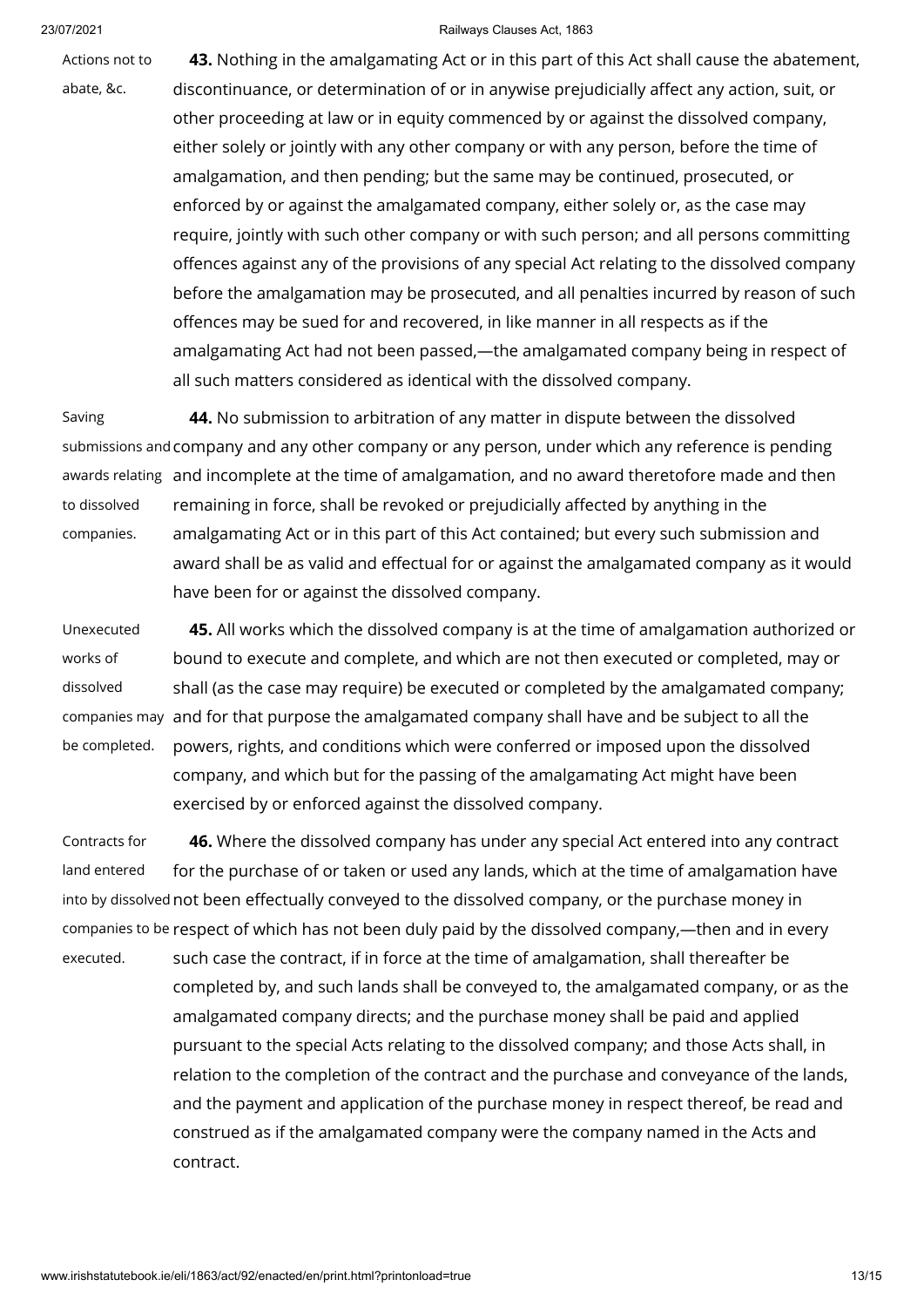Application of money paid into company, or is thereafter paid by the amalgamated company under any special Act Bank or to trustees. **47.** Where any money has, before the time of amalgamation, been paid by the dissolved relating to the dissolved company, into the Bank of England, or into one of the incorporated or chartered banks in Scotland, or into the Bank of Ireland, or to any trustee or trustees, on account of the purchase of any lands, or any interest therein, or for any compensation or satisfaction, or on any other account, such money, or the stocks, funds, or securities in or upon which the same then is or thereafter may be invested by order of any court, or otherwise, and the interest, dividends, and annual produce thereof, shall be applied and disposed of pursuant to such special Act; and that and every other Act shall, in relation to such money, stocks, funds, or securities, or the interest dividends, or annual produce thereof, be read and construed as if the amalgamated company were the company therein named with reference to the same money, stocks, funds, securities, interests, dividends, or annual produce.

Officers of dissolved companies to be company, or to which the dissolved company would but for such dissolution have been accountable for entitled, shall be liable to account for and deliver up the same to the amalgamated **48.** All officers and persons who, at the time of amalgamation, have in their possession or under their control any books, documents, papers, or effects belonging to the dissolved

books, &c. company, or to such persons as the amalgamated company may appoint to receive the same, in the same manner, and subject to the same consequences on refusal or neglect, as if such officers and persons had been appointed by and become possessed of such books, documents papers, or effects for the amalgamated company.

Officers of dissolved companies to be servants, as the case may be, of the amalgamated company, with the same rights, and officers of amalgamated company. **49.** All clerks, officers, and servants who at the time of amalgamation are in the employment of the dissolved company, shall thereupon become clerks, officers, or subject to the same obligations and incidents in respect of such employment as they would have had or been subject to as the clerks, officers, or servants of the dissolved company, and shall so continue unless and until they respectively are duly removed from such employment by the amalgamated company, or until the terms of their employment are duly altered by the amalgamated company.

Books, &c. to be evidence. **50.** All books and documents which would have been evidence in respect of any matter for or against the dissolved company shall be admitted as evidence in respect of the same or the like matter for or against the amalgamated company.

Resolutions of dissolved companies to remain in force. operative, and shall apply to the amalgamated company, and to the directors, officers, and **51.** All resolutions of any general meeting or board of directors of the dissolved company, or of any duly constituted and authorized committee thereof, so far as the same are applicable and remain in force, shall, notwithstanding the dissolution, continue to be servants, of the amalgamated company, until duly revoked or altered by the amalgamated company or under their authority.